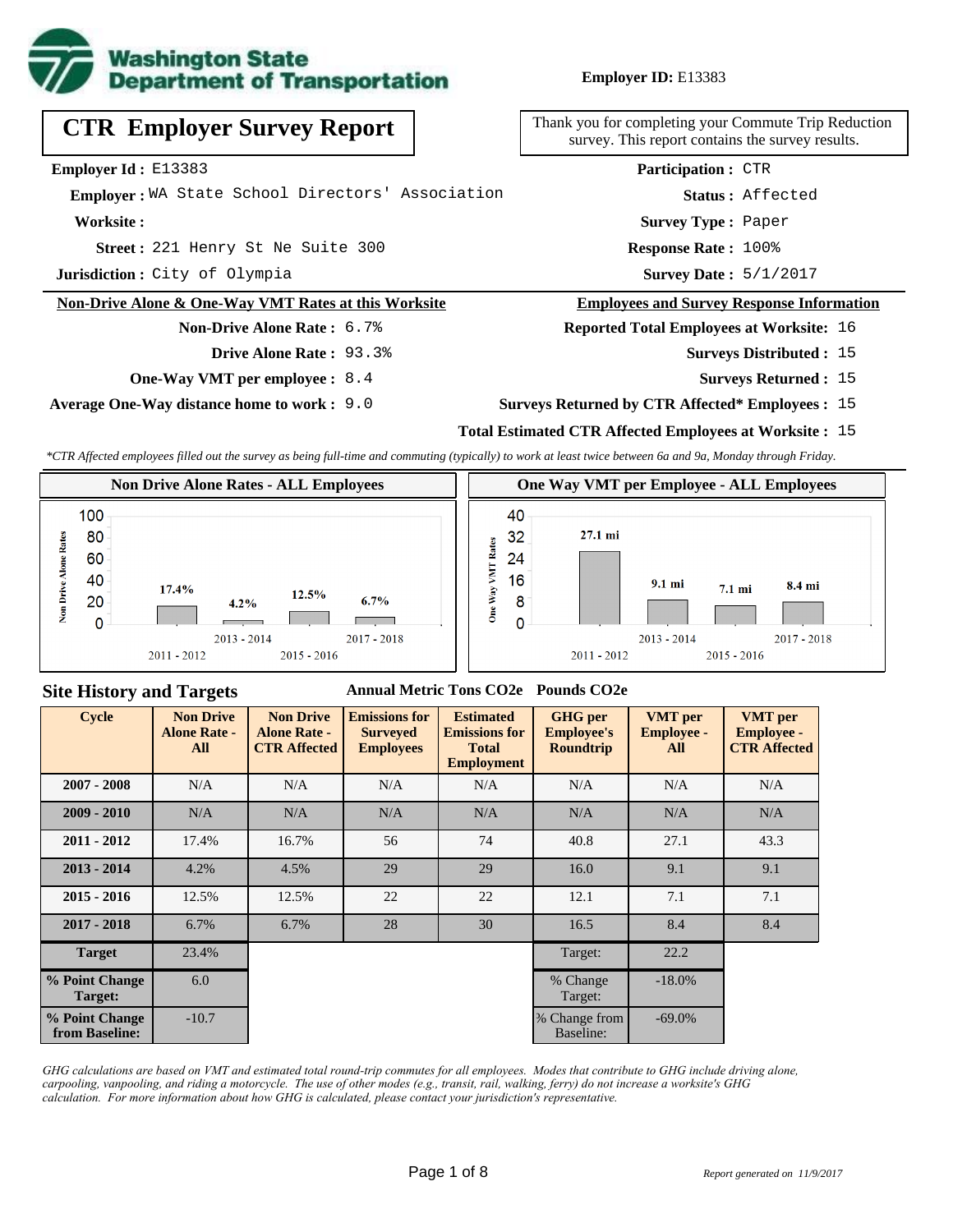# **Washington State<br>Department of Transportation**

## **Commute Trips By Mode - All Employees**

**Q.4: Last week, what type of transportation did you use each day to commute TO your usual work location? (Mode used for the longest distance.)**



*\* Motorcycle-1 is now included in Drive Alone and Motorcycle-2 is included in Carpool. Information about these trips is still available by request.*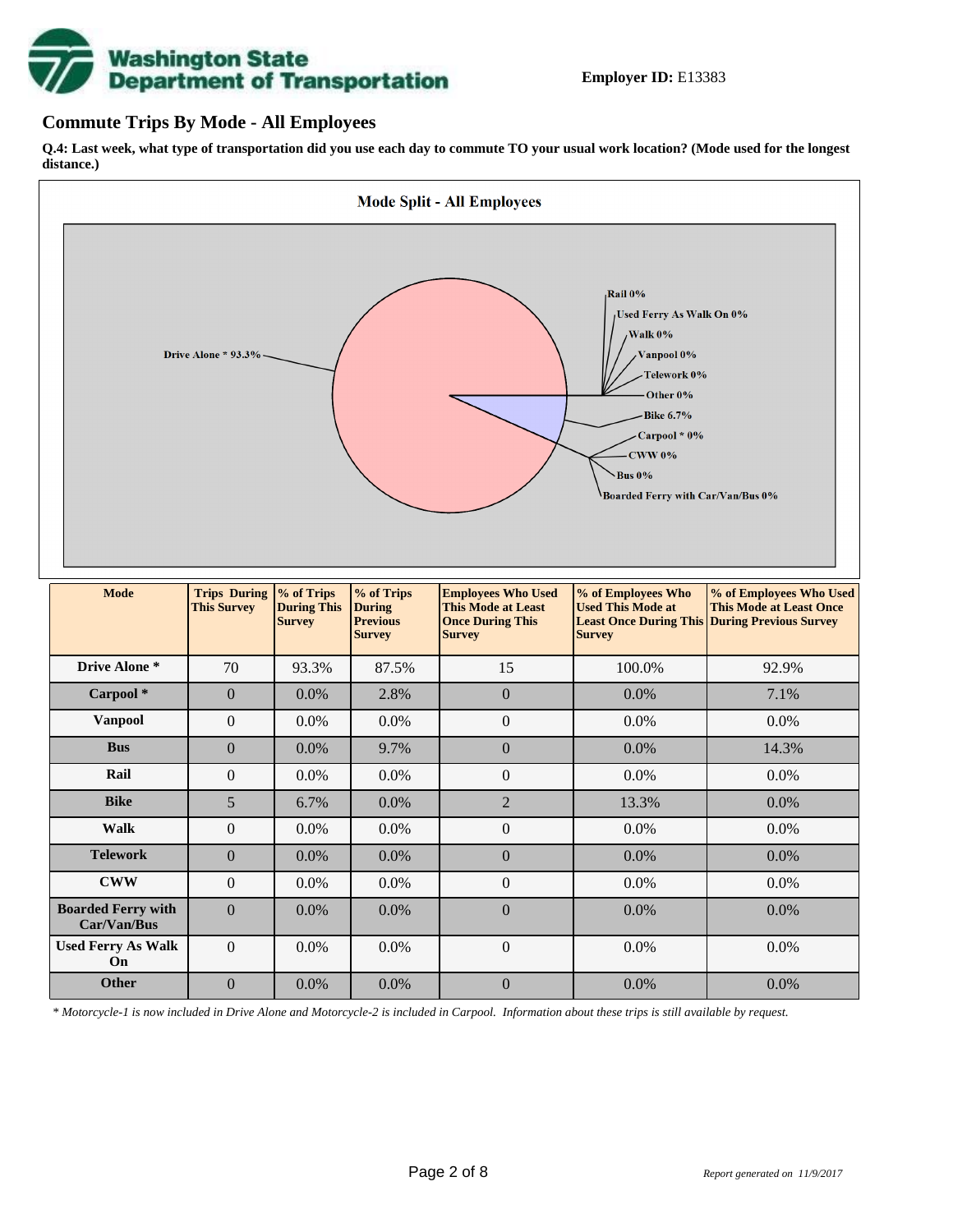

## **Commute Trips By Mode - Affected Employees**

**Q.4: Last week, what type of transportation did you use each day to commute TO your usual work location? (Mode used for the longest distance.)**



*\* Motorcycle-1 is now included in Drive Alone and Motorcycle-2 is included in Carpool. Information about these trips is still available by request.*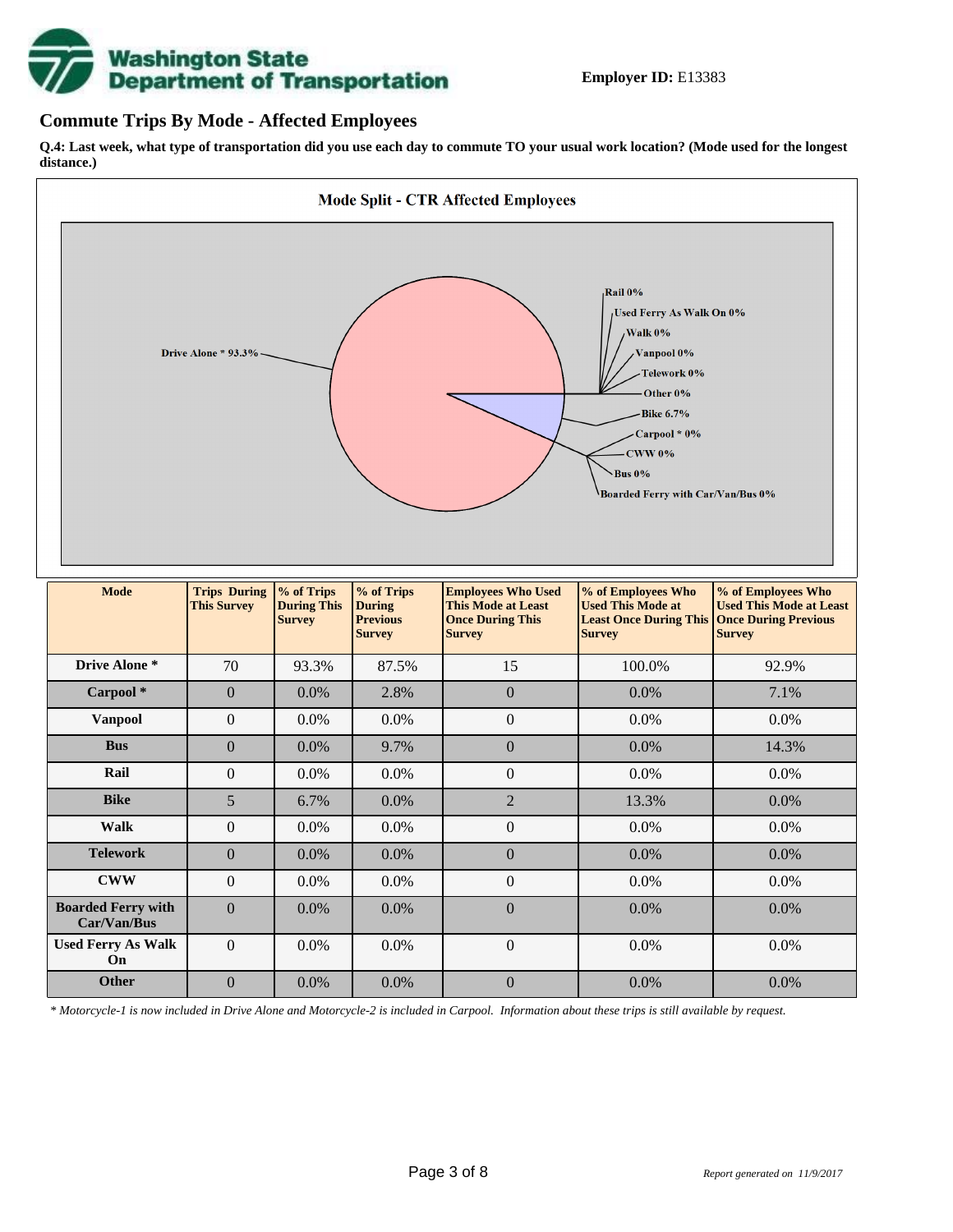

# **Alternative Modes - Number of Employees Who Used a Non-Drive Alone Mode:**

| <b>Non-Drive Alone</b><br><b>Number Of Days</b> | <b>Exactly this # of</b><br><b>Employees</b> | <b>Exactly this % of</b><br><b>Employees</b> | At least # of<br><b>Employees</b> | At least % of<br>employees |  |  |
|-------------------------------------------------|----------------------------------------------|----------------------------------------------|-----------------------------------|----------------------------|--|--|
| 0 Day                                           | 13                                           | 87%                                          | 15                                | 100%                       |  |  |
| 1 Days                                          | $\overline{0}$                               | 0%                                           | $\overline{2}$                    | 13%                        |  |  |
| 2 Days                                          |                                              | 7%                                           | $\mathcal{D}_{\mathcal{L}}$       | 13%                        |  |  |
| 3 Days                                          |                                              | 7%                                           |                                   | 7%                         |  |  |
| 4 Days                                          | $\Omega$                                     | 0%                                           | $\Omega$                          | 0%                         |  |  |
| 5 Days                                          | 0                                            | 0%                                           | $\theta$                          | 0%                         |  |  |
| <b>6 or More Days</b>                           | 0                                            | 0%                                           | $\Omega$                          | 0%                         |  |  |

## **Count by Occupancy of Carpools and Vanpools**

**Q.5 If you used a carpool or vanpool as part of your commute, how many people (age 16 or older) are usually in the vehicle?**

| <b>Ridesharing Occupancy</b> | <b>Mode</b> | <b>Response Count</b> |
|------------------------------|-------------|-----------------------|
| $2*$                         | Carpool     | $\theta$              |
| 3                            | Carpool     | $\overline{0}$        |
| 4                            | Carpool     | $\boldsymbol{0}$      |
| 5                            | Carpool     | $\overline{0}$        |
| >5                           | Carpool     | $\boldsymbol{0}$      |
| $<$ 5                        | Vanpool     | $\overline{0}$        |
| 5                            | Vanpool     | $\overline{0}$        |
| 6                            | Vanpool     | $\boldsymbol{0}$      |
| 7                            | Vanpool     | $\boldsymbol{0}$      |
| 8                            | Vanpool     | $\overline{0}$        |
| 9                            | Vanpool     | $\overline{0}$        |
| 10                           | Vanpool     | $\overline{0}$        |
| 11                           | Vanpool     | $\boldsymbol{0}$      |
| 12                           | Vanpool     | $\boldsymbol{0}$      |
| 13                           | Vanpool     | $\boldsymbol{0}$      |
| 14                           | Vanpool     | $\overline{0}$        |
| >14                          | Vanpool     | $\boldsymbol{0}$      |

\* Motorcycle-2 counted with Carpool-2 for this table.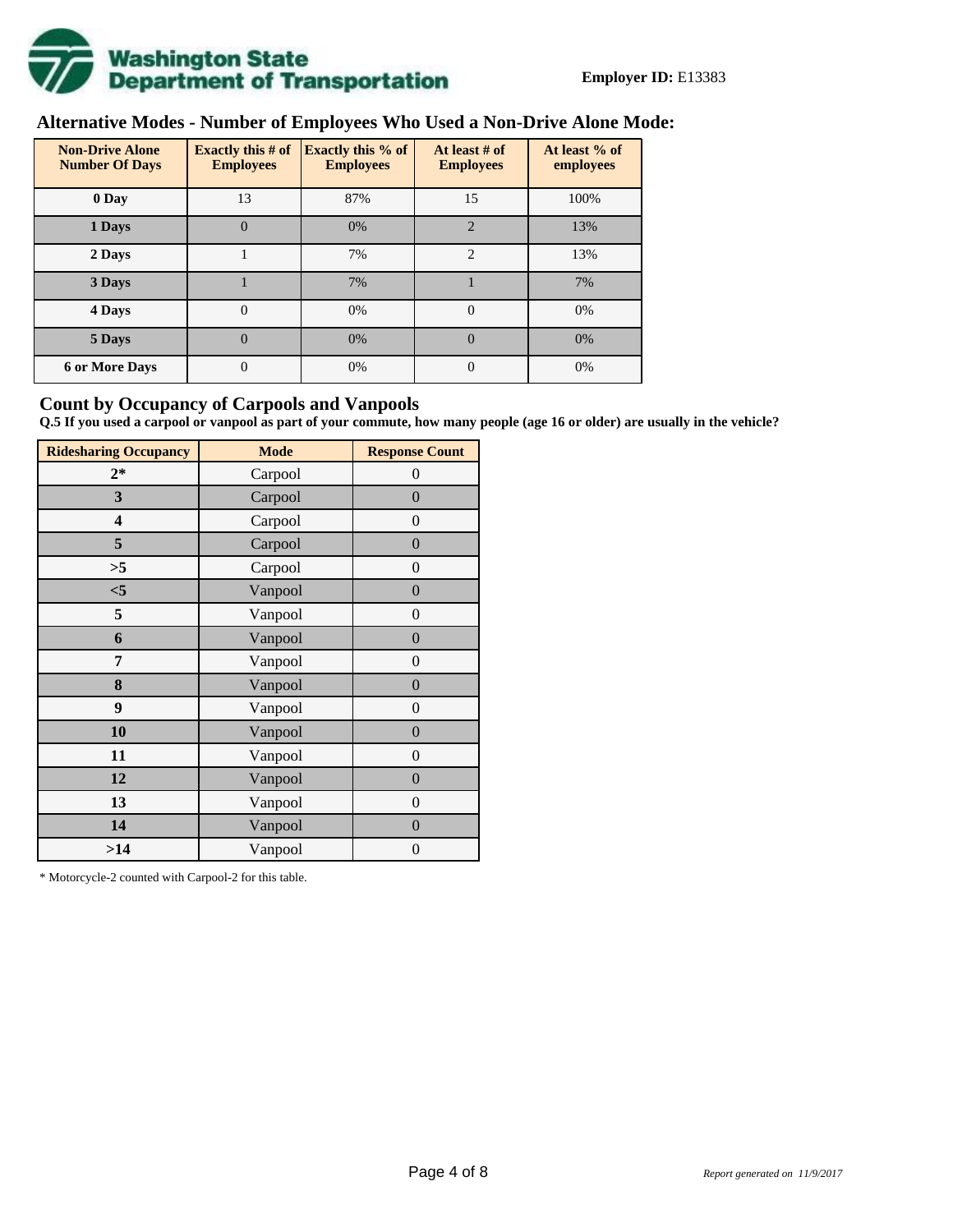

# **Reported Work Schedule - All Employees**

**Q.8 Which of the following best describes your work schedule?**

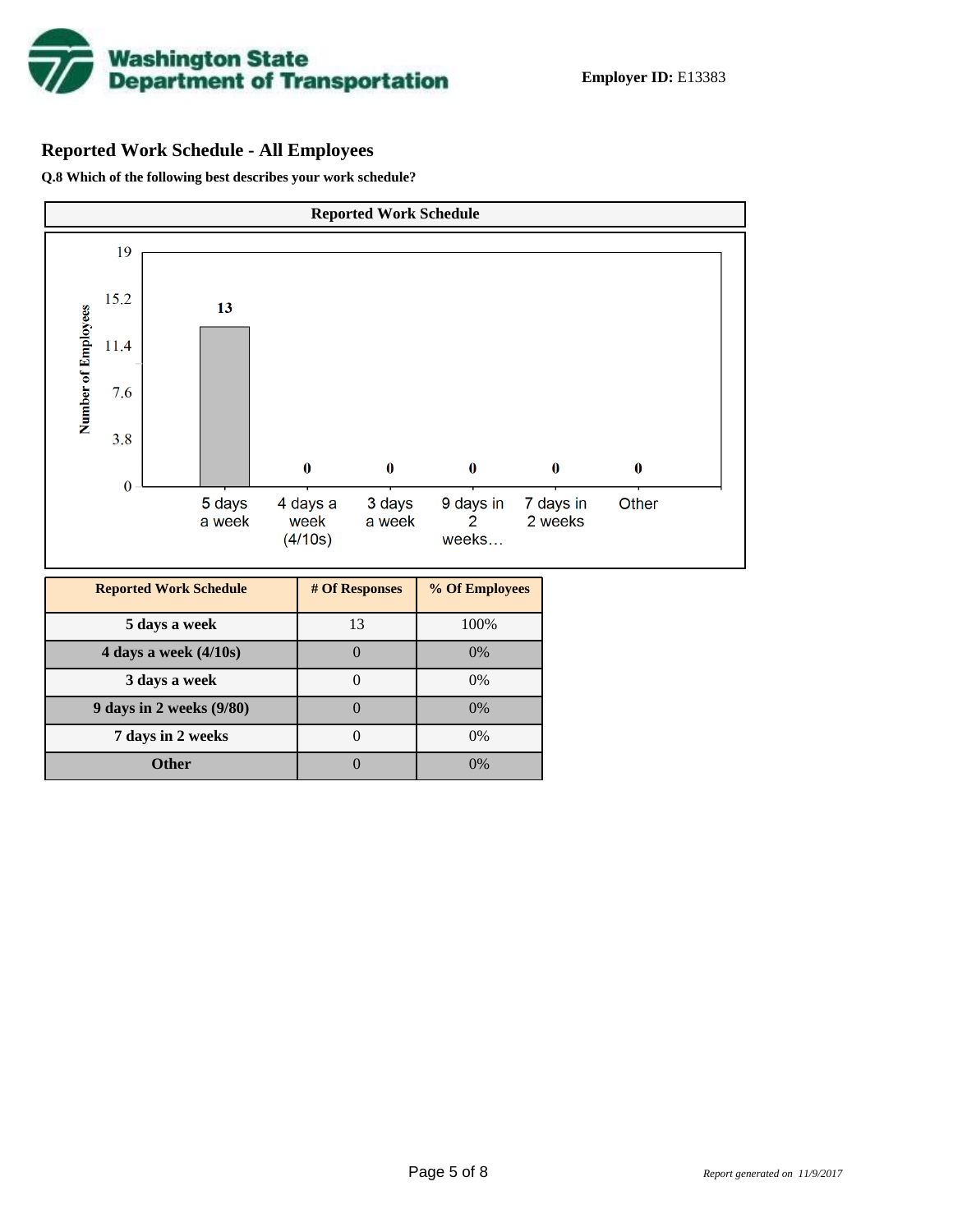

## **Parking and Telework**

**Q.9: On the most recent day that you drove alone to work, did you pay to park? (Mark "yes" if you paid that day, if you prepaid, if you are billed later, or if the cost of parking is deducted from your paycheck.)**



**Q.10: How many days do you typically telework?**

| <b>Telework Frequency</b>           | # of Responses | % of Responses |
|-------------------------------------|----------------|----------------|
| No Answer/Blank                     |                | $0.0\%$        |
| I don't telework                    | 13             | 86.7%          |
| Occasionally, on an as-needed basis | $\mathfrak{D}$ | 13.3%          |
| 1-2 days/month                      |                | $0.0\%$        |
| 1 day/week                          |                | $0.0\%$        |
| 2 days/week                         |                | $0.0\%$        |
| 3 days/week                         |                | $0.0\%$        |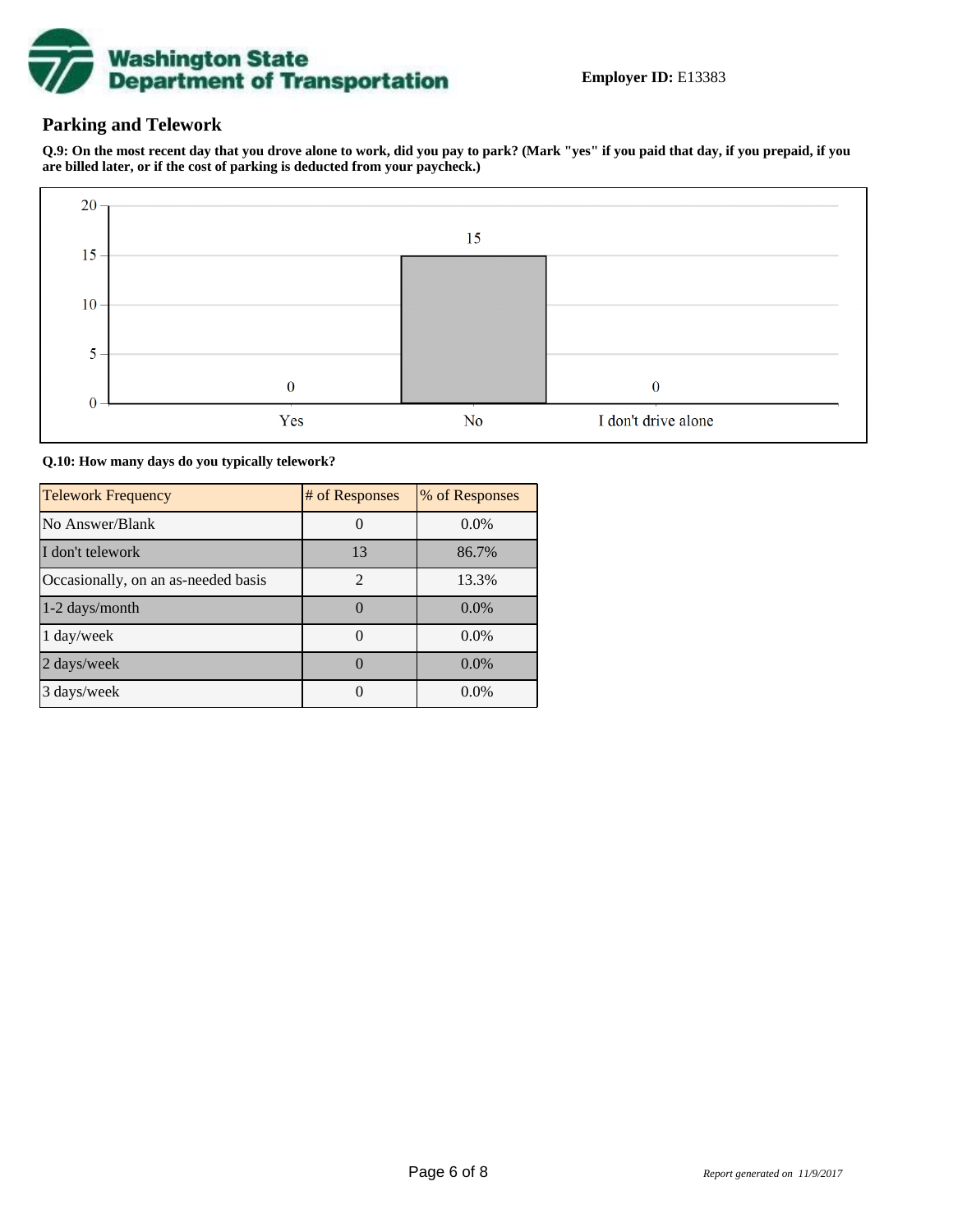

## **Reasons for driving alone to work/not driving alone to work**

**Q11. When you do not drive alone to work, what are the three most important reasons?**

| <b>Question Text</b>                                           | # of Responses | % of Responses |
|----------------------------------------------------------------|----------------|----------------|
| Other                                                          | 6              | 25.0%          |
| Personal health or well-being                                  | $\overline{4}$ | 16.7%          |
| To save money                                                  | 3              | 12.5%          |
| Driving myself is not an option                                | 3              | 12.5%          |
| Free or subsidized bus, train, vanpool pass or fare benefit    | $\overline{2}$ | 8.3%           |
| I have the option of teleworking                               | $\overline{2}$ | 8.3%           |
| Environmental and community benefits                           | $\overline{2}$ | 8.3%           |
| Cost of parking or lack of parking                             |                | 4.2%           |
| Preferred/reserved carpool/vanpool parking is provided         | $\mathbf{1}$   | 4.2%           |
| Financial incentives for carpooling, bicycling or walking.     | $\Omega$       | 0.0%           |
| To save time using the HOV lane                                | $\overline{0}$ | $0.0\%$        |
| Emergency ride home is provided                                | $\Omega$       | $0.0\%$        |
| I receive a financial incentive for giving up my parking space | $\Omega$       | $0.0\%$        |

#### **Q12. When you drive alone to work, what are the three most important reasons?**

| <b>Question Text</b>                                      | # of Responses | % of Responses |
|-----------------------------------------------------------|----------------|----------------|
| I like the convenience of having my car                   | 10             | 30.3%          |
| Riding the bus or train is inconvenient or takes too long | 9              | 27.3%          |
| My job requires me to use my car for work                 | 4              | 12.1%          |
| My commute distance is too short                          | 3              | 9.1%           |
| Bicycling or walking isn't safe                           | 3              | 9.1%           |
| Family care or similar obligations                        | $\mathfrak{D}$ | $6.1\%$        |
| Other                                                     | $\mathfrak{D}$ | $6.1\%$        |
| I need more information on alternative modes              | $\Omega$       | $0.0\%$        |
| There isn't any secure or covered bicycle parking         | $\theta$       | $0.0\%$        |